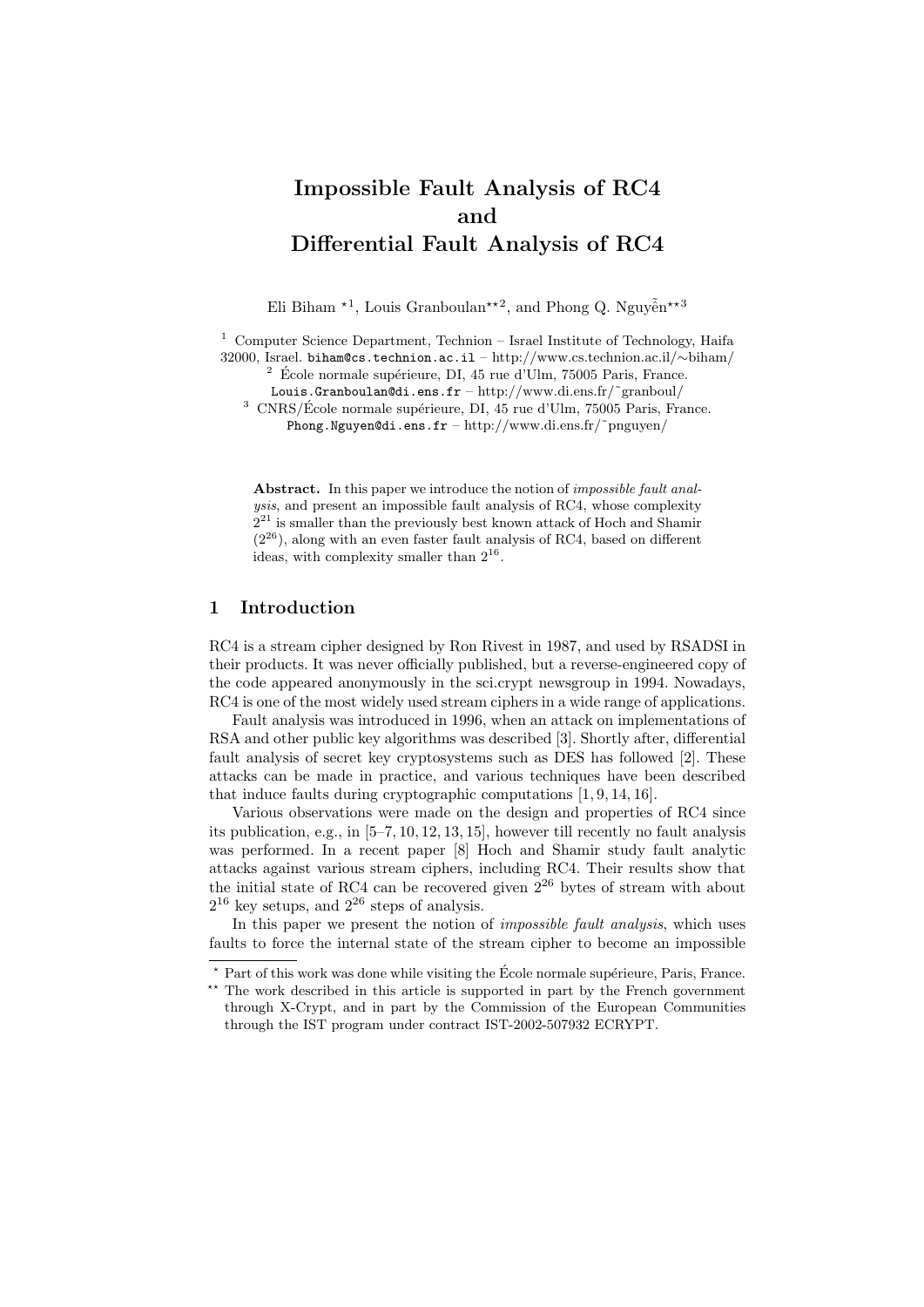| Attack                      |          |          | #Faults Data #Rekey | Time              | Space    |
|-----------------------------|----------|----------|---------------------|-------------------|----------|
| Hoch and Shamir [8]         | $0^{16}$ | 26       | 216                 | 26                | $0^{16}$ |
| This paper:                 |          |          |                     |                   |          |
| Impossible Fault Analysis   | $2^{16}$ | $2^{21}$ |                     | online $(2^{21})$ | $2^8$    |
| Differential Fault Analysis | $2^{10}$ | 216      | $2^{10}$            | $2^{16}$          | $2^{10}$ |

Table 1. Summary of the Results for Finding the Initial States

state, i.e., a state that can never occur in a regular use of the cipher. We use this notion to force RC4 to enter impossible states that were first observed by Hal Finney in [4], and were later described with additional properties in [11]. Once the internal state falls into Finney's impossible states, the output stream become a copy (actually 255 interleaved copies) of the internal state  $-$  a phenomena which is very unexpected. In order to fall to these state we need only  $2^{21}$  bytes of stream (without any additional key setups), and once we fall into Finney's states, the recovery of the internal state is one of the simplest ever described for any cipher, as the internal state is simply copied into the output stream.

We then describe another, more standard, fault analytic attack against RC4, which require less than  $2^{16}$  stream bytes with less than a thousand (or a few thousands) key setups, and whose analysis time complexity is also lower than  $2^{16}$ . However, because the assumptions used by the two attacks are different, it is perhaps not clear which attack would be more efficient in practice.

A summary of our results, and of the previously published results is given in Table 1.

The paper is organized as follows: In Section 2 we give a short description of RC4. In Section 3 we describe the notion of impossible fault analysis and the application to RC4. In Section 4 we describe the best known fault analysis of RC4, and in Section 5 we summarize the paper.

### 2 A Brief Description of RC4

For the discussion of this paper it suffices to describe the step function of RC4. The key setup is very similar, but is not necessary for our analysis.

RC4's internal state consists of two indices  $i$  and  $j$ , and an array  $S$  of size 256. In a real computation of RC4, this array is always a permutation of all the values from 0 to 255. The content of the  $S$  array is the result of the key schedule, while i and j are always set to 0 by the key schedule. Each step of RC4 is then as follows

> $i +$  $j \leftarrow S[i]$ swap the values of  $S[i]$  and  $S[j]$ Output  $S[S[i] + S[j]]$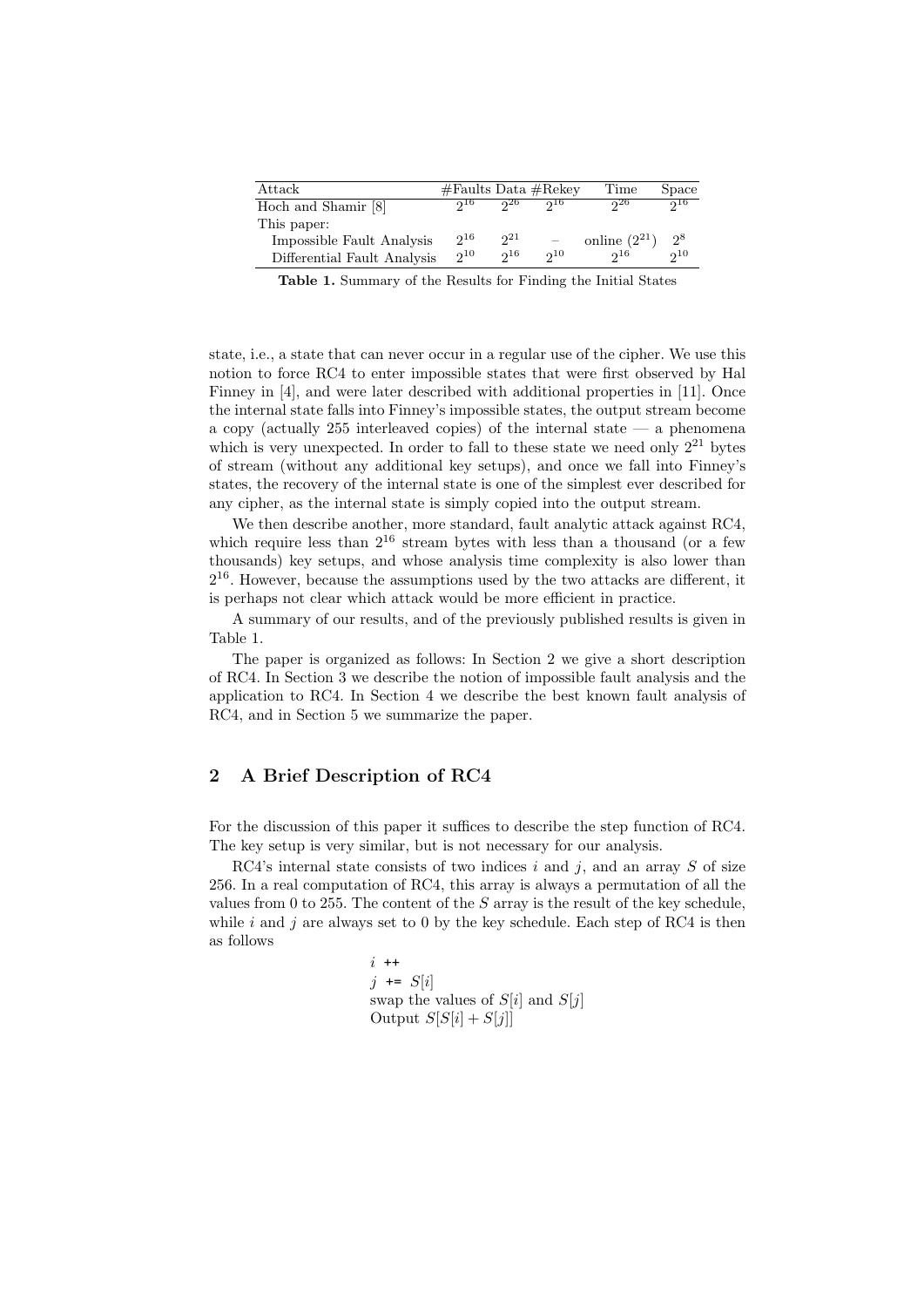#### 3 Impossible Fault Analysis of RC4

In [4] Hal Finney presented the following family of internal states of RC4, where

$$
j = i + 1, \qquad \text{and} \qquad S[j] = 1. \tag{1}
$$

He observed that if an internal state is a member of this family at some step, then all the next and prior states are also in this family, as if the internal state is in the family, then the value 1 is swapped with the next value, and i and j are incremented by 1. In his thesis, Itsik Mantin [11] also observes that due to these swaps, every 255 steps the array S is rotated by one byte, but remains with the same circular order of byte values, and that every 255 states, the index of the output byte repeats (as it is just the sum of the two entries pointed by i and j, i.e., the first repeats every 255 states, and the other is always 1). As a result of these two observations, the output stream takes the same entry from the array every 255 output bytes, but the byte values are already rotated, making the new value of the entry after 255 states being the next value (that was in the next entry), and any further 255th byte in the output stream being the next value of the internal state in a cyclic order. We thus receive 255 interleaved streams, each of them is a copy of the internal state with a (possibly) different starting value. It is easy to see that once we fall into these states, it is very easy to identify that we fell into these states, and also very easy to deduce the content of the internal state (due to an additional property it is even easy to know which is the first value in the  $S$  array, thus to know the exact location of each value in the array, not only the relative order).

However, the key schedule of RC4 sets  $i = j = 0$  causing these states to be impossible, thus these states can never appear in real RC4 streams, and we cannot expect to fall into these states in our analysis.<sup>4</sup>

Fortunately, for the purposes of this paper, fault analysis can make the impossible possible, by modifying the indices i or j, or even the content of the  $S$ array. Therefore, if a fault occurs during the computation of RC4, it may occur that the resulting internal state becomes a member of this impossible family, and once the internal state is a member of the family, it is very easy to deduce the internal state by looking at the output stream.

For the attack we assume that faults are injected into either register  $i$  or register  $j$  at any time the attacker wishes. Once a fault modifies the internal state to become one of Finney's states, it is very easy to identify this fact after several hundred bytes (after two or three bytes from each interleaved cycle are given, i.e., after a total of about 500 or 700 bytes). However, as we show below, the identification of non-Finney states can be made much earlier.

We first observe that the probability of falling into Finney's states by a fault in i or j is  $2^{-16}$ , because the two equalities defining Finney's states in Eq. (1) compare a total of 16 bits, where

<sup>4</sup> Some RC4 variants with modified key schedule may allow this family of states to occurs for some fraction (usually about  $2^{-16}$ ) of the keys. In such cases, this fraction of the keys form a class of weak keys, in which the initial state is being copied to the output stream.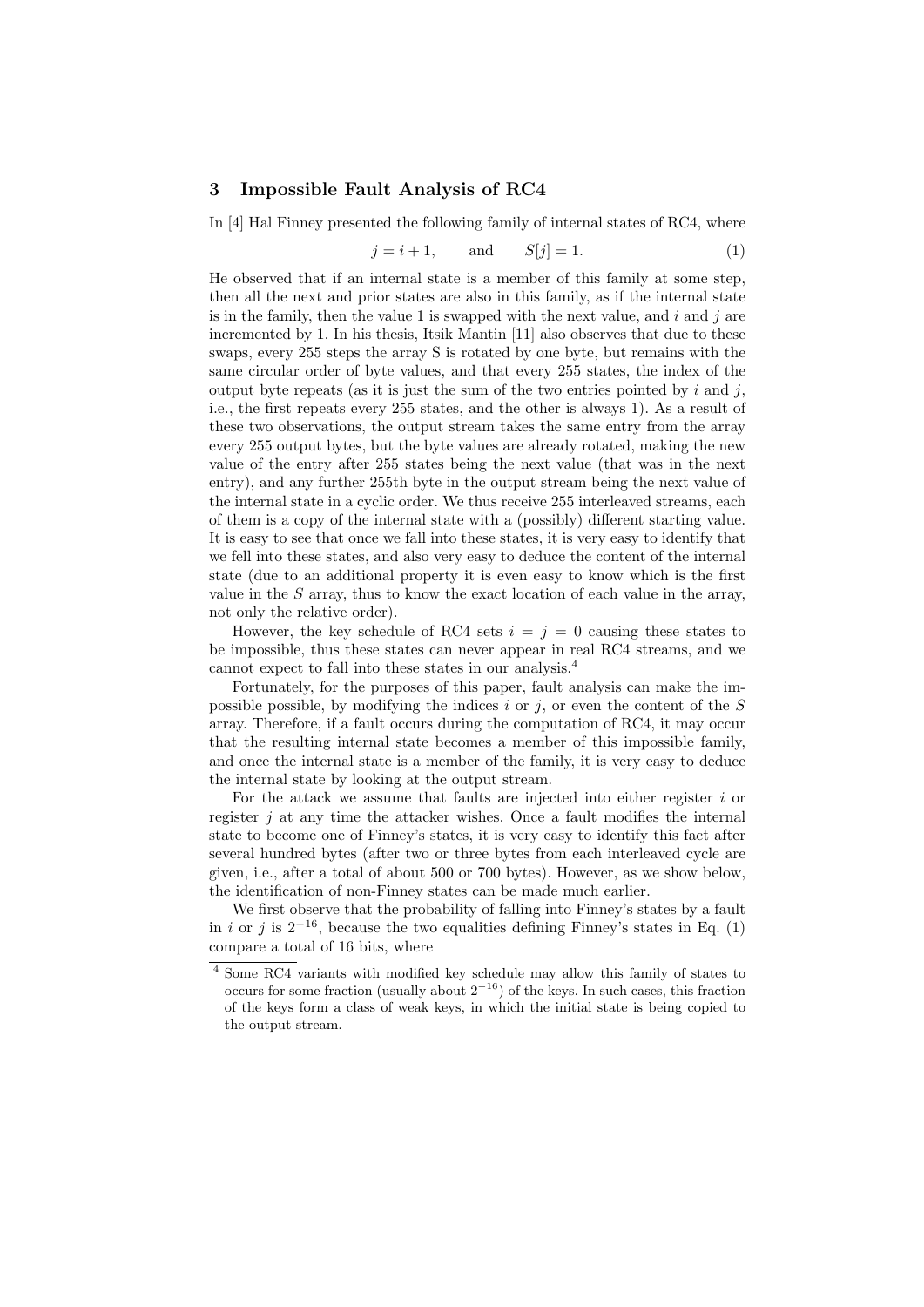- 1. If the fault is in i, the probability that  $S[j] = 1$  holds is  $2^{-8}$ , and the probability that the new *i* is set to  $j-1$  is also  $2^{-8}$ .
- 2. If the fault is in j, the probability that  $S[i + 1] = 1$  holds is  $2^{-8}$ , and the probability that the new j is set to  $i + 1$  is also  $2^{-8}$ .

Therefore, we expect that the internal states will fall to Finney's states after about  $2^{16}$  faults are induced.

Once a fault is induced, we would like to identify as soon as possible if the internal state is a Finney's state or not. We observe that Finney's states have the property that the consecutive (or close) output states fetch the output bytes from different locations in the S array (because a different value is added to the 1 to form the index of the output byte), and that the array is a permutation of all the 256 values from 0 to 255. So usually close bytes of the output stream should be distinct, though, bytes that were swapped already with the prior location in the array may appear a second time. Therefore, we expect that a collision of two bytes of the output stream should occur after about 80 bytes of the output stream, while in the case of non-Finney's states a collision should occur after less than 20 bytes due to the birthday paradox (we verified this behavior by a simulation).<sup>5</sup>

Based on these observations, we use the following procedure for identifying whether a state is a Finney's state or not:

- 1. For each new output byte check whether the byte value already appeared since the last fault.
- 2. If not, process the next byte (goto step 1).
- 3. If this byte value already appeared at least once.
	- Denote the number of bytes since the last fault by  $n$ .
	- (a) If  $n < 30$ , the state is most probably not a Finney's state.
	- (b) If  $30 \le n \le 40$  and this is the second collision, or if  $40 \le n \le 50$  and this is the third collision, (etc., with a few additional similar tests designed to distinguish between the two cases), then the state is most probably not a Finney's state.<sup>6</sup>

<sup>5</sup> A short approximate calculation of the case of Finney's states is as follows. We ignore the case where the colliding output byte has value 1, since it is rare, and affects the result only marginally. Then, (when the output is not 1) a collision of a byte a states after the fault and another byte b states after the fault can occur only if  $S[i_a]+S[j_a]=S[i_b]+S[j_b]+1$  and  $i_a\leq S[i_a]+S[j_a]\leq i_b$  (in a cyclic manner, where  $i_x$  and  $j_x$  are the values of the registers x states after the fault). The probability of the first equation to hold is  $1/256$ , while the probability of the second equation is  $(b - a)/256$ . Therefore, under some independence assumptions, the probability that a collision occurs within the first L bytes after the fault is approximated by  $\sum_{0 \le a < b < L} (1/256)((b-a)/256)$  which is about  $L^3/(3 \cdot 2^{17})$ . By forcing this probability to be about 1 we get that  $L \approx 73$ , and by forcing it to be about 1/2 we get that  $L \approx 58$ . We expect that accurate computation will show slightly higher values.

<sup>6</sup> Our actual simulation used a slightly different set of thresholds, but for simplicity of the description we present a rounded version.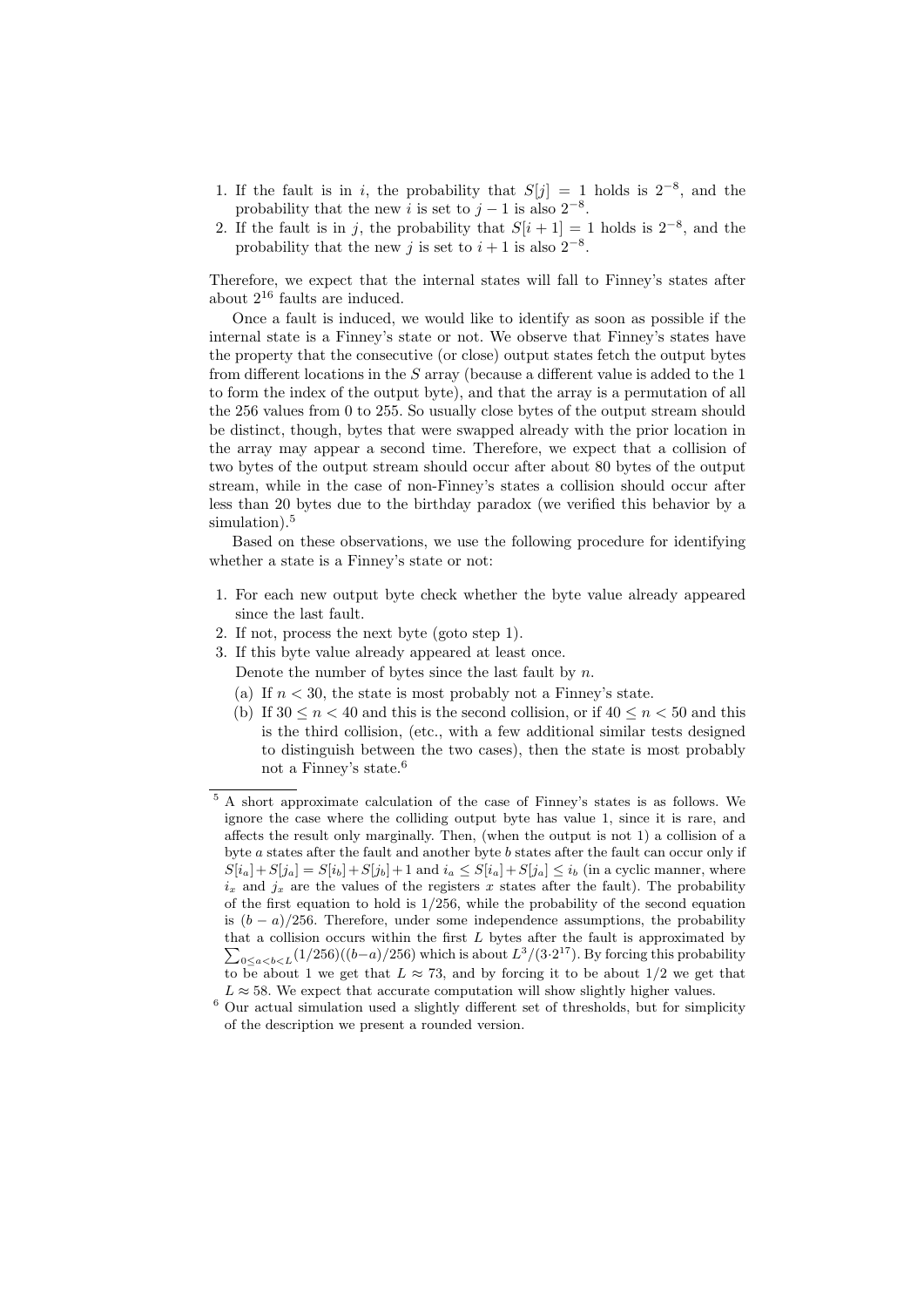- (c) If  $n > 255$ , check the relation to the 255th preceding byte, and (unless one of these two values is 1) verify that they are different, and that no other earlier pair of this kind appeared with a combination of the first value with another second value, or the second value with another first value. If such a pair appeared, the state is not a Finney's state.
- (d) If  $n > 600$ , the state is most probably a Finney's state.
- (e) Otherwise, process the next byte (goto step 1).
- 4. Once the state is identified as either (most probably) a Finney's state, or (most probably) not a Finney's state, the algorithm stops and outputs this information (for the rest of the attack, we will not distinguish between a most probable identification or an absolute identification).

The attack is thus as follows: start encryption with RC4 with some unknown key, and apply the procedure repeatedly, as many times as required, till a Finney's state is identified. Each time the procedure identifies a non-Finney's state, inject a new fault to either i or j before the next application of the procedure. Once the procedure identifies a Finney's state, there are a few options

- 1. The simplest but slow method is to process extra  $255 \cdot 256$  bytes, and select one of the interleaved cycles as the internal state.
- 2. A much faster method is to use the information we already got about consecutive values in the internal state to recover the full state.
- 3. In both cases the assignment of the cycle to the exact location in the S array can be done using information obtained at time that the output byte is taken from either location i or location j (i.e.,  $S[i] + S[j]$  is either i or j), in which the outputs are easily identified, e.g., when  $S[i] + S[j] = i$  then the output byte is necessarily 1.

Once the internal state is obtained at some point in time, it is easy to find the current values of  $i$  and  $j$ , and then to process the states backwards till the prior fault. It is also possible to identify the prior value of the faulty register by careful analysis of the prior bytes of the output stream (i.e., given the internal state, one of the two registers, and the output byte, it is easy to recover the value of the other register), thus enabling the attacker to obtain the key-dependent initial state.

The attacker can deduce the key from this initial state, e.g., with the technique described in section A.2 of [11].

We programmed most parts of this attack, and verified that it works and that the expected number of required bytes of the output stream is about  $2^{21}$ (i.e., the average number of bytes required for recognition of a non-Finney's state is not far from 32). In all our tests, our simulation of the attack always identified Finney's states correctly, and was not sensitive to whether the faults were induced in register  $i$  or register  $j$  (in fact, even if the attacker have no control on the selection of the register in which the fault is induced, and even if each fault is induced on one of the registers at random, still the attacker will be able to recover the initial state without additional complexity).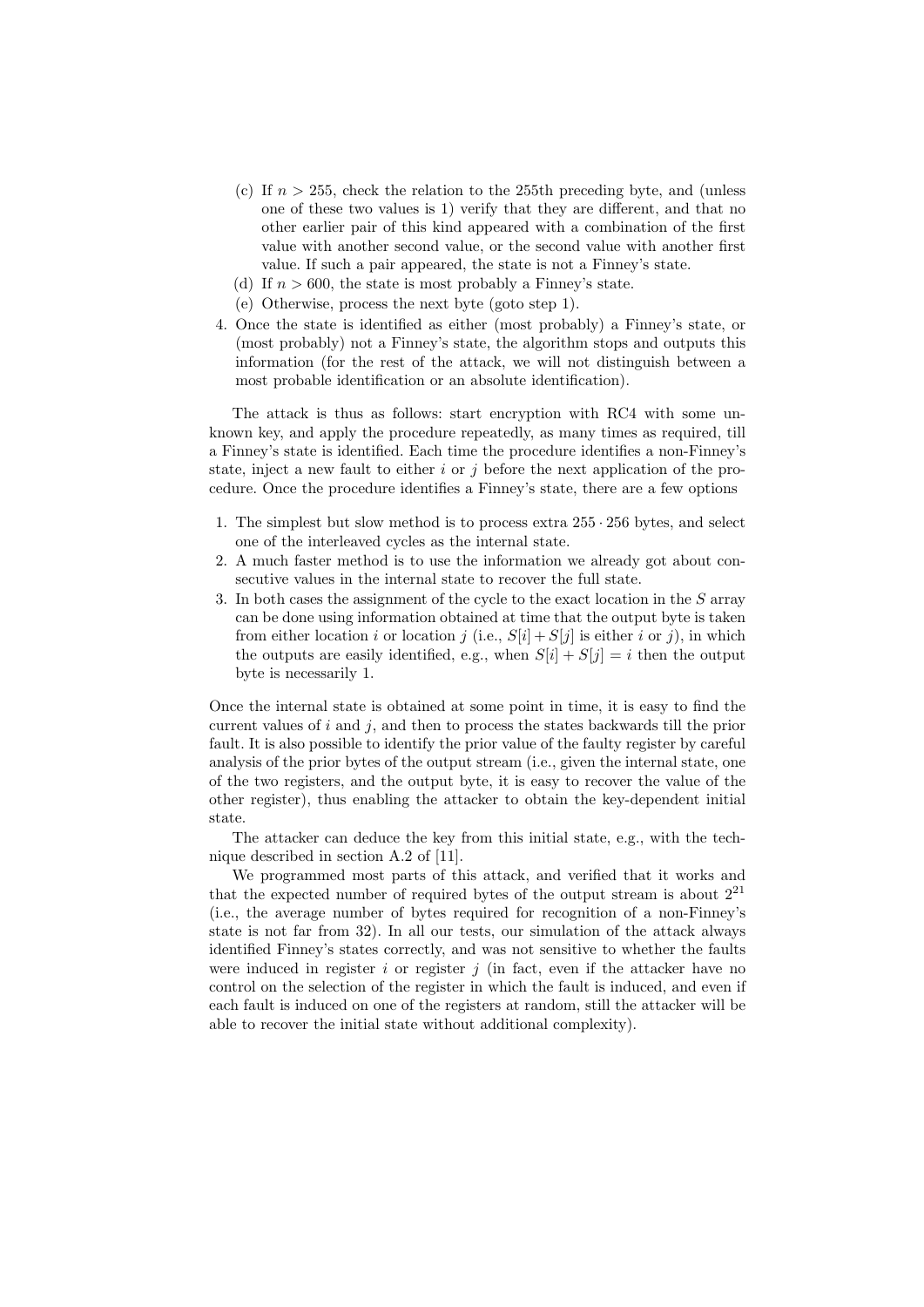This attack have various variants: The faults can also be injected to the S array, but then if the fault is injected at a random location in the array, the probability to get a Finney's state is only  $2^{-24}$  (i.e.,  $i = j - 1$  occurs with probability  $2^{-8}$ , the fault occurs at the new j with probability  $2^{-8}$ , and the fault modifies this location to a value 1 with probability  $2^{-8}$ ). An additional problem in this case is that the fault change the content of the  $S$  array quite rapidly, making it difficult to follow the changes backwards to the initial state once a Finney's state occurs (a solution to this latter problem is to make a new key setup once in a while, like is made is [8] and in the next section).

Once we make fault in the array, it is possible to replace usage of the value 1 in the attack by two consecutive 2's in the following way

$$
j = i + 2
$$
, and  $S[j - 1] = S[j] = 2$ ,

or with 3's

 $j = i + 3$ , and  $S[j - 2] = S[j - 1] = S[j] = 3$ ,

or similarly with larger values. The probability to reach such states is smaller, but once they appear, the internal state is copied to the output in the same way as in Finney's states.

If we assume a stronger fault model than we did, in which the attacker can induce the faults and select the exact new value of the register  $(i \text{ or } i)$  or an entry of the  $S$  array), the attack would be much faster (but then we assume that there exists an even more efficient attack designed specifically for this stronger model).

Finally, as in Finney's states the output stream repeats with known period, it may be possible to mount a ciphertext only attack where the attacker is given the ciphertext rather than the output stream. Given a known statistics of the plaintext (e.g., the knowledge that the plaintext is written in English), these attacks would required much longer streams for the identification of Finney's internal states, but once these states are identified, the combined knowledge on the statistics of the plaintext's language and the properties of the internal state may leak full information on the plaintext and on the initial state (this attack may be applicable in cases where a smartcard encrypts using RC4 while being at the possession of the attacker).

# 4 A Differential Fault Analysis of RC4

This attack makes use of the fact that each step of RC4 accesses only three bytes of the S array. In this section we present the main ideas behind this attack, as there are some delicate cases where a more complicated handling should be performed, which we will not describe here. We first collect the following data

1. Process a non-faulty stream

(a) Perform a key setup with the unknown key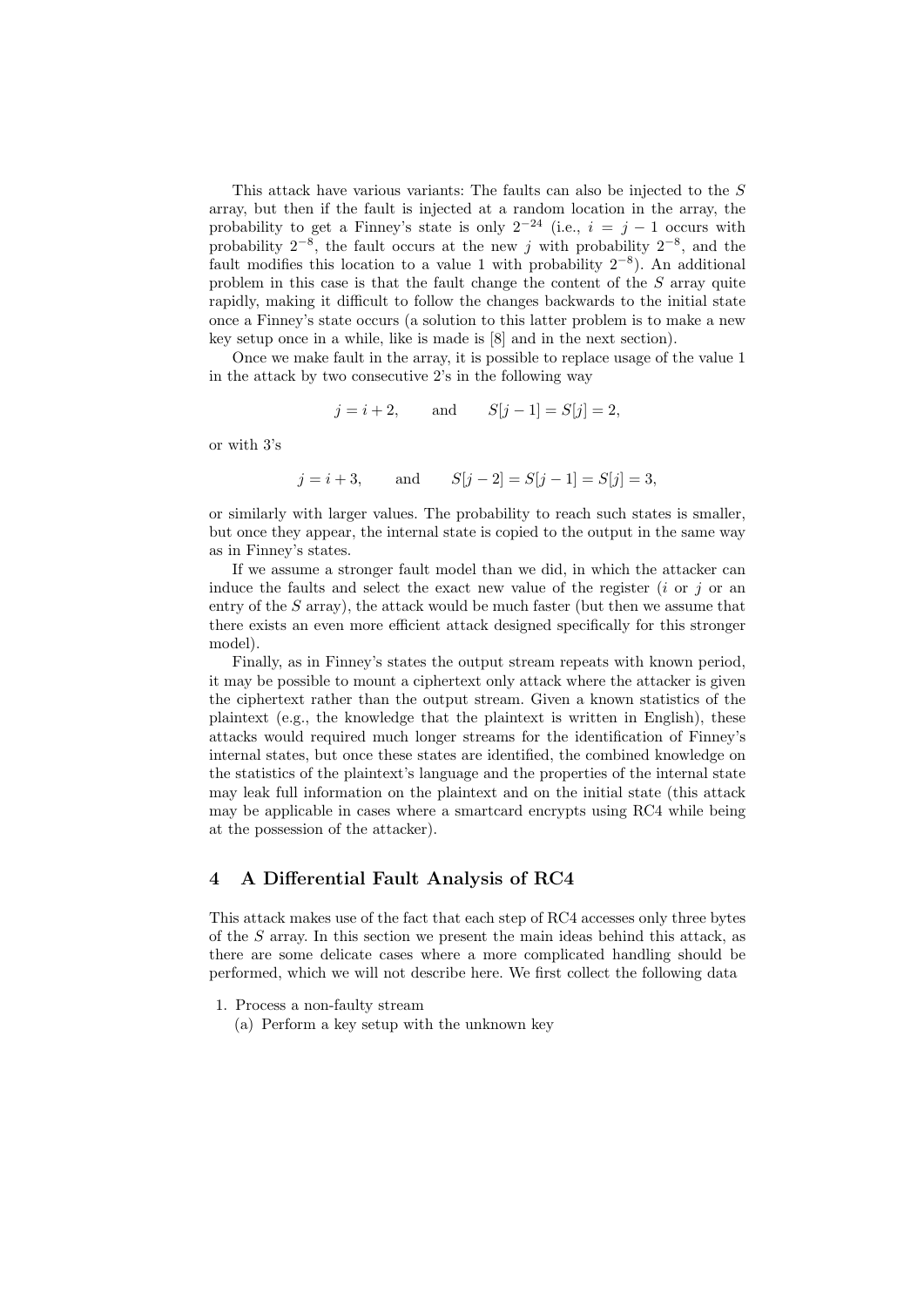- (b) Run RC4 256 steps, keeping the output stream for later analysis. Call this output stream R.
- 2. Process the following 256 times with l being set from 0 to 255, giving 256 output streams of length about 30
	- (a) Perform a key setup with the unknown key
	- (b) Make a fault in  $S[l]$
	- (c) Run RC4 30 steps, keeping the output stream for later analysis. Call this output stream  $O_l$ .
- 3. Repeat again but with the fault being injected after 30 steps of RC4, calling the output streams  $T_l$ , and keeping longer output streams in the  $T_l$ 's.
- 4. Possibly repeat again with a few additional such sets.

Evidently, the first byte of all the  $O_l$ 's, except for three of them, are the same as in the real stream  $R$ . The identification of these three streams leak the values of i, j, and  $S[i] + S[j]$ , but not which is which. Evidently, the value of i is always known, thus it remains only to identify which is j and which is  $S[i] + S[j]$ . We continue doing so for the following bytes of the output streams (ignoring streams  $O_l$  which already had earlier faults). This technique can be called cascade guessing.

Now, in any location in the stream, whichever of the two values is  $j$ , we can subtract the previous j from the new j and get  $S[i]$ , then testing whether we already know that this value appears in another location in the array, allowing us to discard many wrong cases. Similarly, the other value is  $S[i] + S[j]$ , and by knowing the output byte (of the real stream  $R$ ) we know the content of the location pointed by this value  $S[i] + S[j]$ , which also allows us to make a test for a contradiction. In addition, also  $S[j]$  is observed, and can also be tested for a contradiction. Due to the birthday paradox, we expect to get a contradiction after an average of less than 20 observed bytes, i.e., after processing about 7 bytes of the output stream. Therefore, the analysis for finding the internal state should find a considerable number of bytes of the internal state with a small complexity.

However, as the faults (made before the first step of RC4) become more and more distant from the analyzed bytes (computed after several steps of RC4), the identification of the three values become less and less successful, due to earlier effects of these faults on the streams. This problem have several solutions: one of them is to have several sets with faults made at different times (like the  $T_l$ 's mentioned above). Another solution is to make a more delicate analysis and use the faulty streams to recover more information on the key (as the faults changed the state slightly, different bytes may be reached from these streams). Or alternatively, it is possible to allow the algorithm to ignore some unknown values during the computation, and continue to the next stream byte. A combination of these methods can recover a large majority of the bytes of the internal state with a relatively small complexity, after which much simpler analysis can complete the full content of the internal state.

The complexity of this attack is bounded by  $2^{16}$  using a total of less than  $2^{16}$  stream bytes (with less than a thousand, only a few thousands, key setups).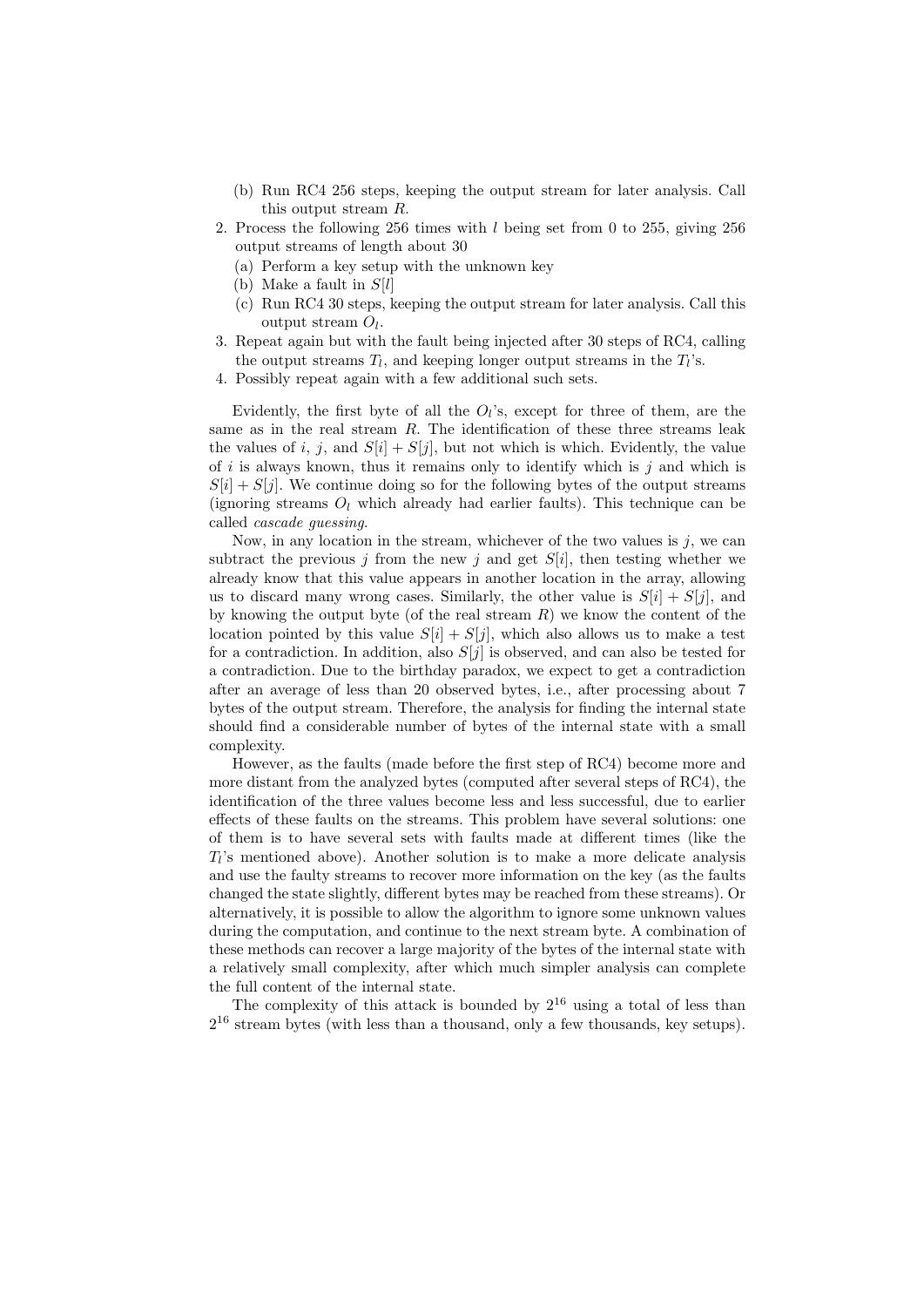#### 5 Summary

In this paper we presented two fault attacks on RC4. The first introduces the notion of impossible fault analysis, and shows how to apply it with complexity smaller than of previously published fault attacks against RC4. The second attack uses more key setups and analyzes the difference behavior of the key stream once the internal states is modified due to faults. This later attack is currently the fastest known fault analysis of RC4.

# Acknowledgments

We would like to thank Adi Shamir, Jonathan Hoch, and Itsik Mantin for various valuable comments and discussions which improved the results of this paper.

# References

- 1. R. J. Anderson and S. Skorobogatov, "Optical fault induction attacks." in Proceedings of CHES'02 (B. S. Kaliski, Cetin Kaya Koç, and C. Paar, eds.), no. 2535 in Lecture Notes in Computer Science, Springer-Verlag, 2002.
- 2. E. Biham and A. Shamir, "Differential fault analysis of secret key cryptosystems." in Proceedings of Crypto'97 (B. S. Kaliski, Jr, ed.), no. 1294 in Lecture Notes in Computer Science, pp. 513–525, Springer-Verlag, 1997.
- 3. D. Boneh, R. A. DeMillo, and R. J. Lipton, "On the importance of checking cryptographic protocols for faults." in Proceedings of Eurocrypt'97 (W. Fumy, ed.), no. 1233 in Lecture Notes in Computer Science, pp. 37–51, Springer-Verlag, 1997.
- 4. H. Finney, An RC4 Cycle that Can't Happen, September 1994.
- 5. S. R. Fluhrer, I. Mantin, and A. Shamir, "Weaknesses in the key scheduling algorithm of RC4." in Proceedings of Selected Areas in Cryptography – SAC'01 (S. Vaudenay and A. M. Youssef, eds.), no. 2259 in Lecture Notes in Computer Science, pp. 1–24, Springer-Verlag, 2001.
- 6. S. R. Fluhrer and D. A. McGrew, "Statistical analysis of the alleged RC4 stream cipher." in Proceedings of Fast Software Encryption –  $FSE'00$  (B. Schneier, ed.), no. 1978 in Lecture Notes in Computer Science, pp. 19–30, Springer-Verlag, 2000.
- 7. J.D. Golic, "Linear Statistical Weakness of Alleged RC4 Keystream Generator." in Proceedings of Eurocrypt'97 (W. Fumy, ed.), no. 1233 in Lecture Notes in Computer Science, pp. 226–238, Springer-Verlag, 1997.
- 8. J. J. Hoch and A. Shamir, "Fault Analysis of Stream Ciphers." in Proceedings of CHES'04 (M. Joye and J.-J. Quisquater, eds.), no. 3156 in Lecture Notes in Computer Science, pp. 240–253, Springer-Verlag, 2004.
- 9. O. Kömmerling and M.G. Kuhn, "Design Principles for Tamper-Resistant Smartcard Processors." in Proceedings of the USENIX Workshop on Smartcard Technology (Smartcard '99), pp. 9–20, USENIX Association, 1999.
- 10. L.R. Knudsen, W. Meier, B. Preneel, V. Rijmen, and S. Verdoolaege, "Analysis Methods for (Alleged) RC4." in Proceedings of Asiacrypt'98 (K. Ohta and D. Pei, eds.), no. 1514 in Lecture Notes in Computer Science, pp. 327–341, Springer-Verlag, 1998.